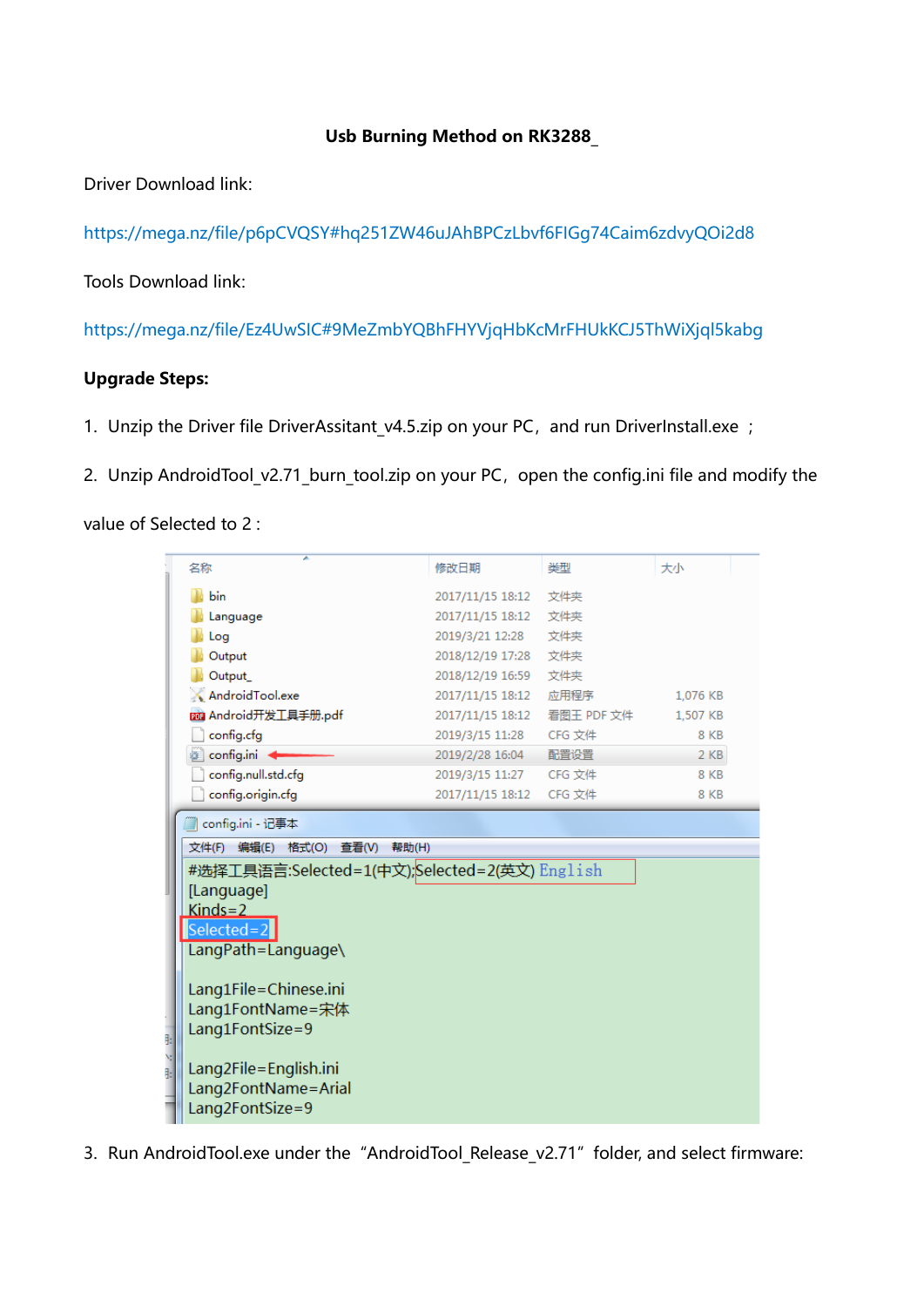| RKDevTool v2.71                                                                                                                                       |  | $\times$ |
|-------------------------------------------------------------------------------------------------------------------------------------------------------|--|----------|
| Download Image Upgrade Firmware Advanced Function<br>Upgrade<br>Switch<br>EraseFlash<br>Firmware<br>Fw Ver:<br>Chip Info:<br>Loader Ver:<br>Firmware: |  |          |
| No Devices Found                                                                                                                                      |  |          |

| RKDevTool v2.71                                                  |  | $\times$ |
|------------------------------------------------------------------|--|----------|
| Download Image Upgrade Firmware Advanced Function                |  |          |
| EraseFlash<br>Upgrade<br>Switch<br>Firmware                      |  |          |
| 7.1.00<br>1.15<br>RK330C<br>Fw Ver:<br>Loader Ver:<br>Chip Info: |  |          |
| C:\Users\Administrator\Desktop\update.img<br>Firmware:           |  |          |
|                                                                  |  |          |
|                                                                  |  |          |
|                                                                  |  |          |
|                                                                  |  |          |
| No Devices Found                                                 |  |          |

4. Do not plug in power, press and hold the update button, connect your PC and the box through the Type-C data cable, then plug-in power-adapter, ( then turn on the power switch if the box has it ), hold the button for 5-10 seconds until appear "Found One LOADER Device" in the tool, see the pictures below: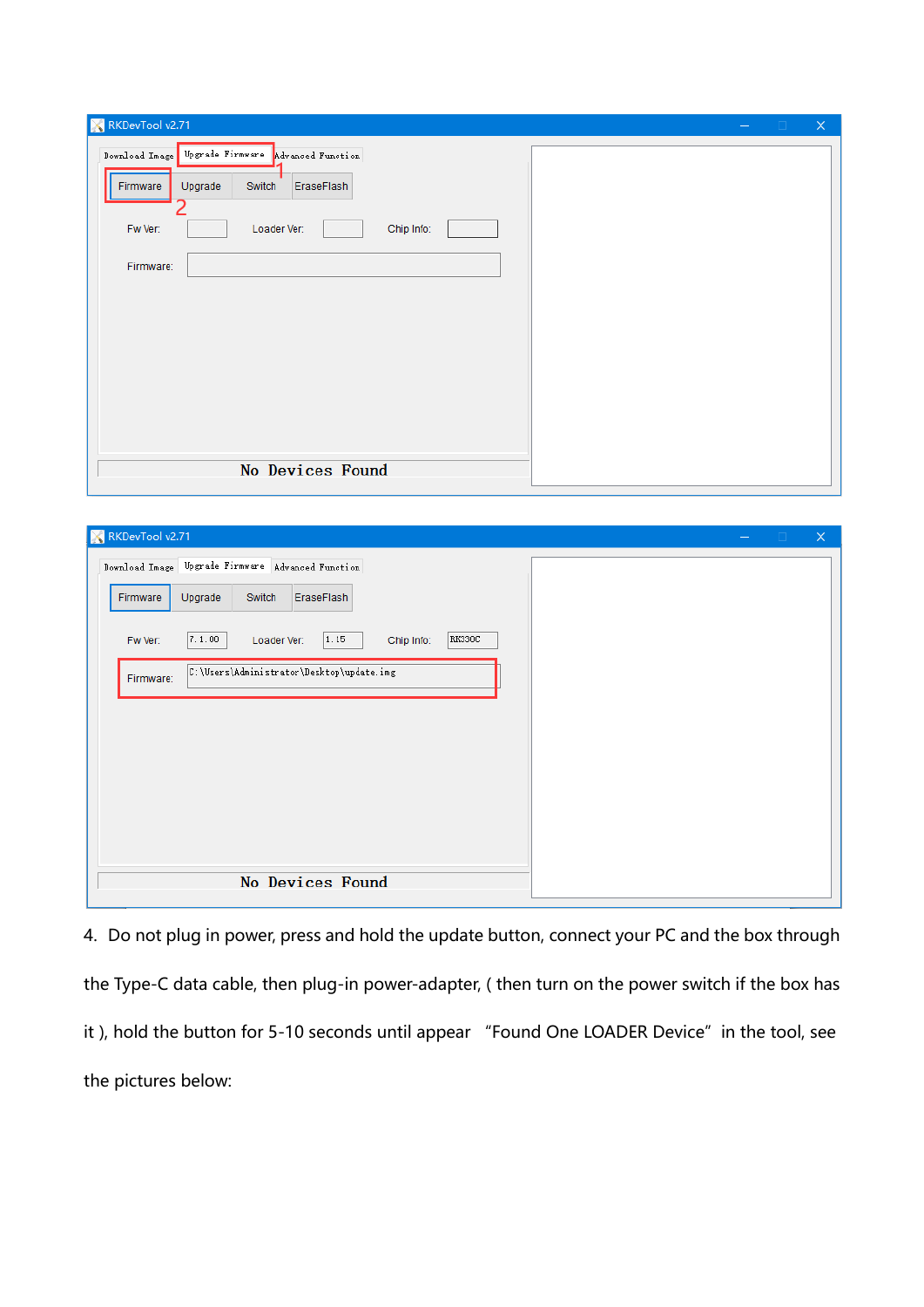

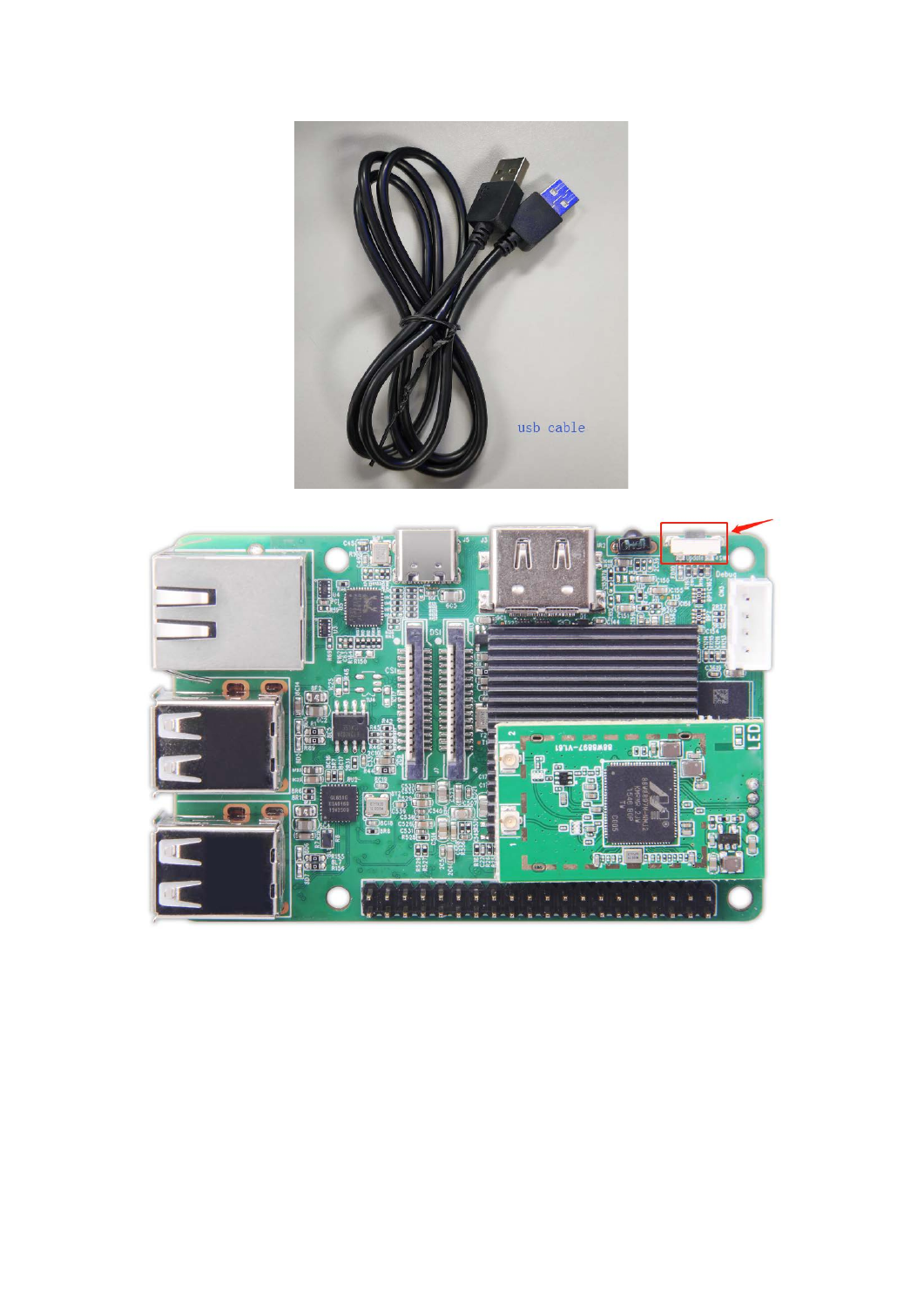| $\ell$<br>RKDevTool v2.71<br>$\times$<br>$\overline{\phantom{m}}$ |
|-------------------------------------------------------------------|
| Download Image Upgrade Firmware Advanced Function                 |
| Firmware<br>Upgrade<br>Switch<br>EraseFlash                       |
| 7.1.00<br>1.15<br>RK330C<br>Fw Ver:<br>Loader Ver:<br>Chip Info:  |
| C:\Users\Administrator\Desktop\update.img<br>Firmware:            |
| Found One LOADER Device                                           |
|                                                                   |

4. Click "Upgrade" and the upgrade details will be displayed on the right, when the upgrade is complete, the box will restart automatically: